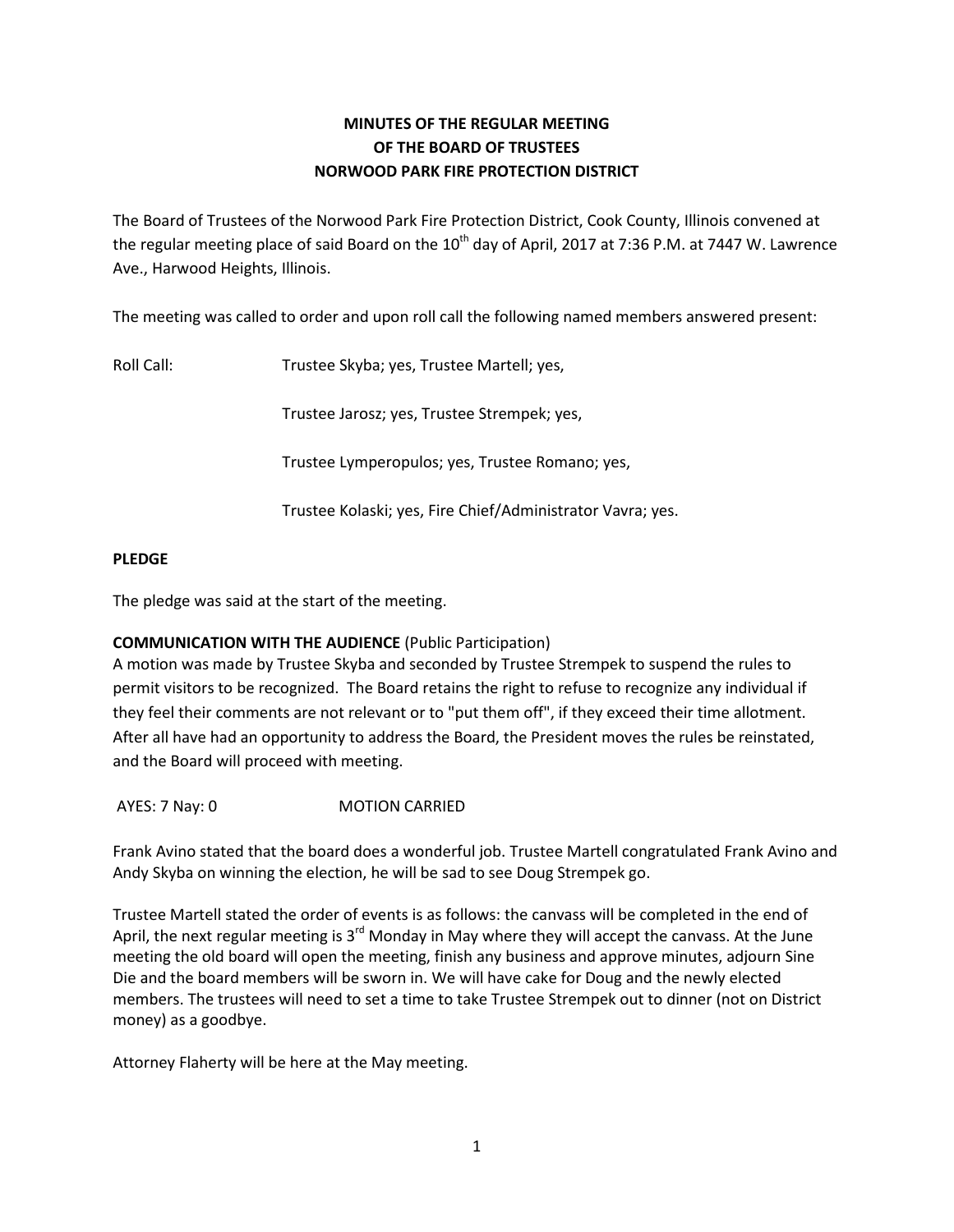Motion by Trustee Romano and seconded by Trustee Kolaski to approve the minutes of the Regular meeting held on March  $13<sup>th</sup>$ , 2017.

| Roll Call:     | Trustee Skyba; yes, Trustee Martell; yes,       |
|----------------|-------------------------------------------------|
|                | Trustee Jarosz; yes, Trustee Strempek; yes,     |
|                | Trustee Lymperopulos; yes, Trustee Romano; yes, |
|                | Trustee Kolaski; yes                            |
| AYES: 7 NAY: 0 | <b>MOTION CARRIED</b>                           |
|                |                                                 |

Motion by Trustee Jarosz and seconded by Trustee Lymperopulos to approve and keep closed the minutes of the Closed Session meeting held on March 13<sup>th</sup>, 2017.

Roll Call: Trustee Skyba; yes, Trustee Martell; yes,

Trustee Jarosz; yes, Trustee Strempek; yes,

Trustee Lymperopulos; yes, Trustee Romano; yes,

Trustee Kolaski; yes

AYES: 7 NAY: 0 MOTION CARRIED

Motion by Trustee Martell and seconded by Trustee Skyba to approve payment of all current disbursements in the amount of \$434,882.73.

Trustee Romano stated the Illinois Fire Chief's bill was included which was for the chief search which was \$20,153.77 and Roesch Ford for \$3,080.60 which was for the repair for ambulance #106.

Roll Call: Trustee Skyba; yes, Trustee Lymperopulos; yes,

Trustee Jarosz; yes, Trustee Strempek; yes,

Trustee Martell; yes, Trustee Romano; yes,

Trustee Kolaski; yes.

AYES: 7 Nay: 0 MOTION CARRIED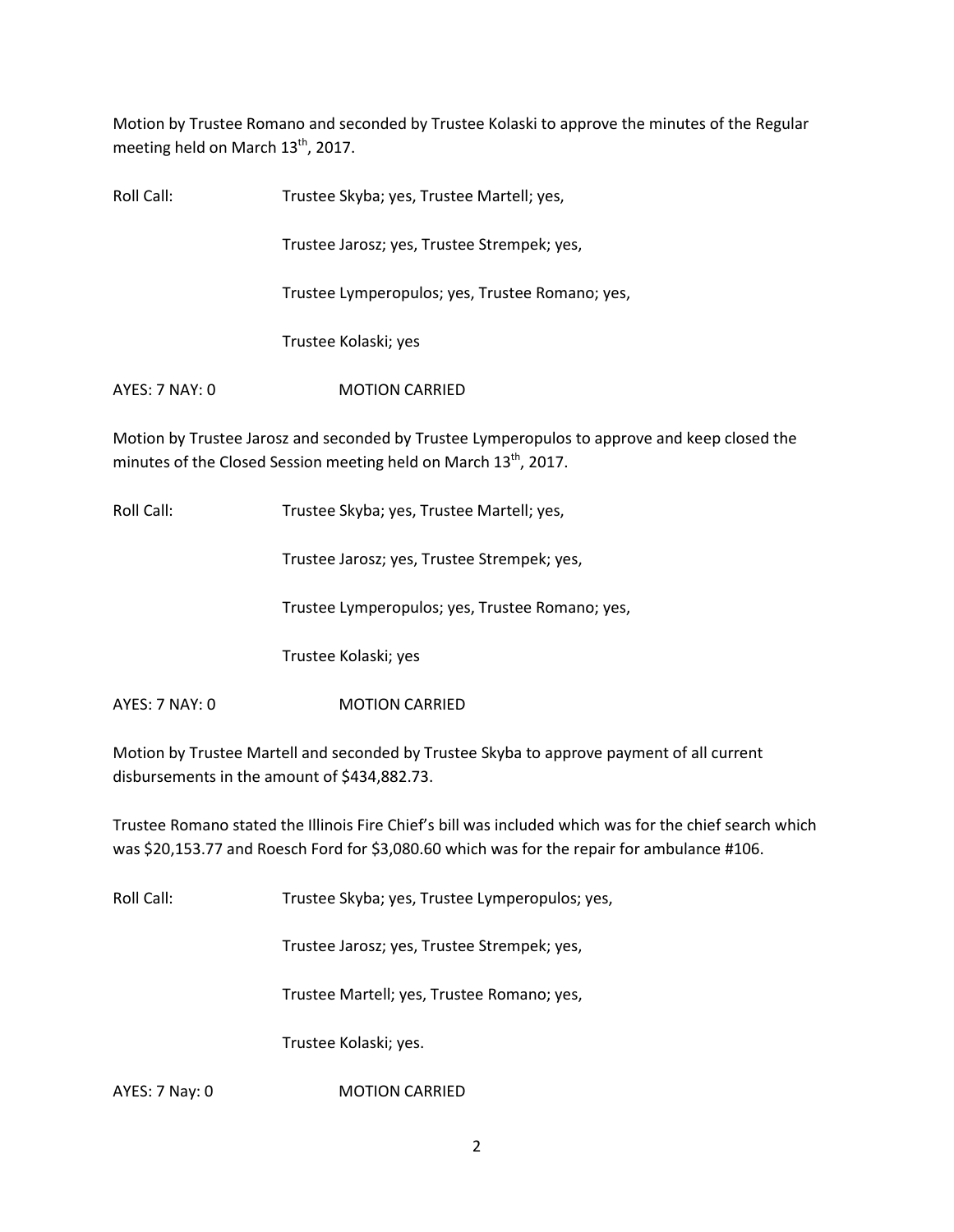#### **TREASURER'S REPORT**

# Schedule of Assets (Arising from Cash Transactions) March 31<sup>th</sup>, 2017

# Assets **Checking and money market accounts (interest rate- APY):**

| Byline Bank checking #4303503 (0.046%)                       | 15,190.37      |
|--------------------------------------------------------------|----------------|
| Byline Bank money market #4303498 (0.295%)                   | 1,612,208.54   |
| Byline Bank ambulance billing money market #4304492 (0.295%) | 486,450.32     |
| Byline Bank-Medical #1003102                                 | 410.74         |
| Byline Bank- FSA #9990034868                                 | 4,753.38       |
| Total checking and money market accounts                     | \$2,119,013.35 |

## **Certificates of deposit (interest rate and maturity):**

| Belmont Bank (1.25%, 09/10/18) | 637,404.90     |
|--------------------------------|----------------|
| Belmont Bank (1.00% 08/05/18)  | 128,240.83     |
| Belmont Bank (1.35% 06/23/18)  | 432,714.03     |
| Belmont Bank (1.29%, 09/26/17) | 205,570.67     |
| Belmont Bank (1.00% 08/21/16)  | 532,567.97     |
| Belmont Bank (1.00% 07/19/18)  | 376,272.79     |
| Total certificates of deposit  | \$2,312,771.19 |
|                                |                |

Total checking, money market and certificates of deposit  $$4,431,784.54$ 

Motion by Trustee Strempek and seconded by Trustee Skyba to approve the Treasurer's report as presented from the Financial Statement for March 2017.

Trustee Romano stated there were two CD's that came due. We invested them both with Belmont Bank; they were able to give us the best rates. Explained that we have a large number of \$4.4 million but that is not "free cash" and will discuss it more during the Finance Committee report.

Trustee Martell asked Chief Vavra if we received most of our property tax money. Chief Vavra stated we just received a check this morning for Personal Property Replacement tax, most of the money has come in.

Chief Vavra stated that we are over budget right now in a couple areas; Trustee Martell stated that we will need to move money in the June meeting to cover the expenses.

Roll Call: Trustee Skyba; yes, Trustee Martell; yes,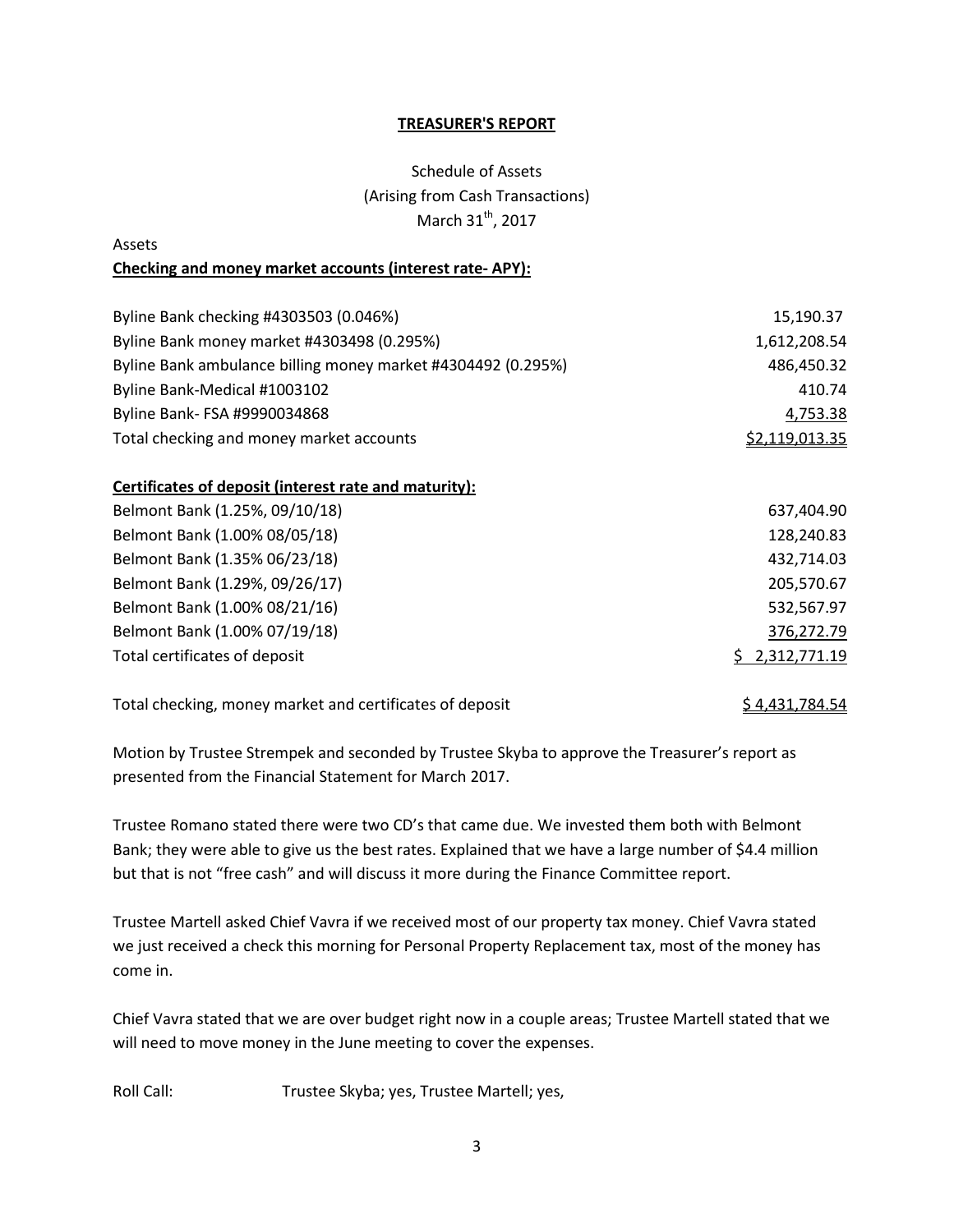Trustee Jarosz; yes, Trustee Strempek; yes,

Trustee Lymperopulos; yes, Trustee Romano; yes,

Trustee Kolaski; yes

AYES: 6 NAY: 0 MOTION CARRIED

### **Chiefs' Report:**

Chief Vavra included report in Trustee's packet.

There is a committee made up of firemen and paramedics, along with the chiefs to look at the best options for the ambulances.

They continue to work with Consolidate Dispatch and MCD to remain involved with the discussion. Some of the numbers are still coming in and they are working to get a clear number. Chief met with Norcomm and they are in the process of updating their quote.

Chief met with Doug Strempek regarding options for IT.

Chief has almost completed interviews with employees. He is working on a new Vision and Mission Statement. He has the employees give words that describe our department and how do you want to be viewed by the outside.

Statistical information: Call by time of day shows 70% of calls are from 7am to 7pm. This information will assist when we look at staffing to see if we need to staff higher during the day and less at night. Volume by vehicle- even though most calls are EMS, there is fire equipment responding with them to the call. Discussed the potential monetary savings with having a chase vehicle going on calls and not the engine or truck. Discussion. Chief explained that there are a couple different models out there; we just need to figure out procedurally how to do it, what is the best for the department and what is safest.

Motion by Trustee Lymperopulos and seconded by Trustee Kolaski to accept the Chiefs' Report for March 2017 as presented.

AYES: 7 NAY: 0 MOTION CARRIED

**President's Report:** Trustee Martell stated he went over dates for swearing in and Trustee Strempek's last meeting. In the June meeting we will select a president, treasurer and secretary. In the July meeting we will appoint committees. He asked the Chief to do some research. The Fire Commissioner coming due is Andy Cichon in May. The law changed where they no longer have to meet certain criteria, but it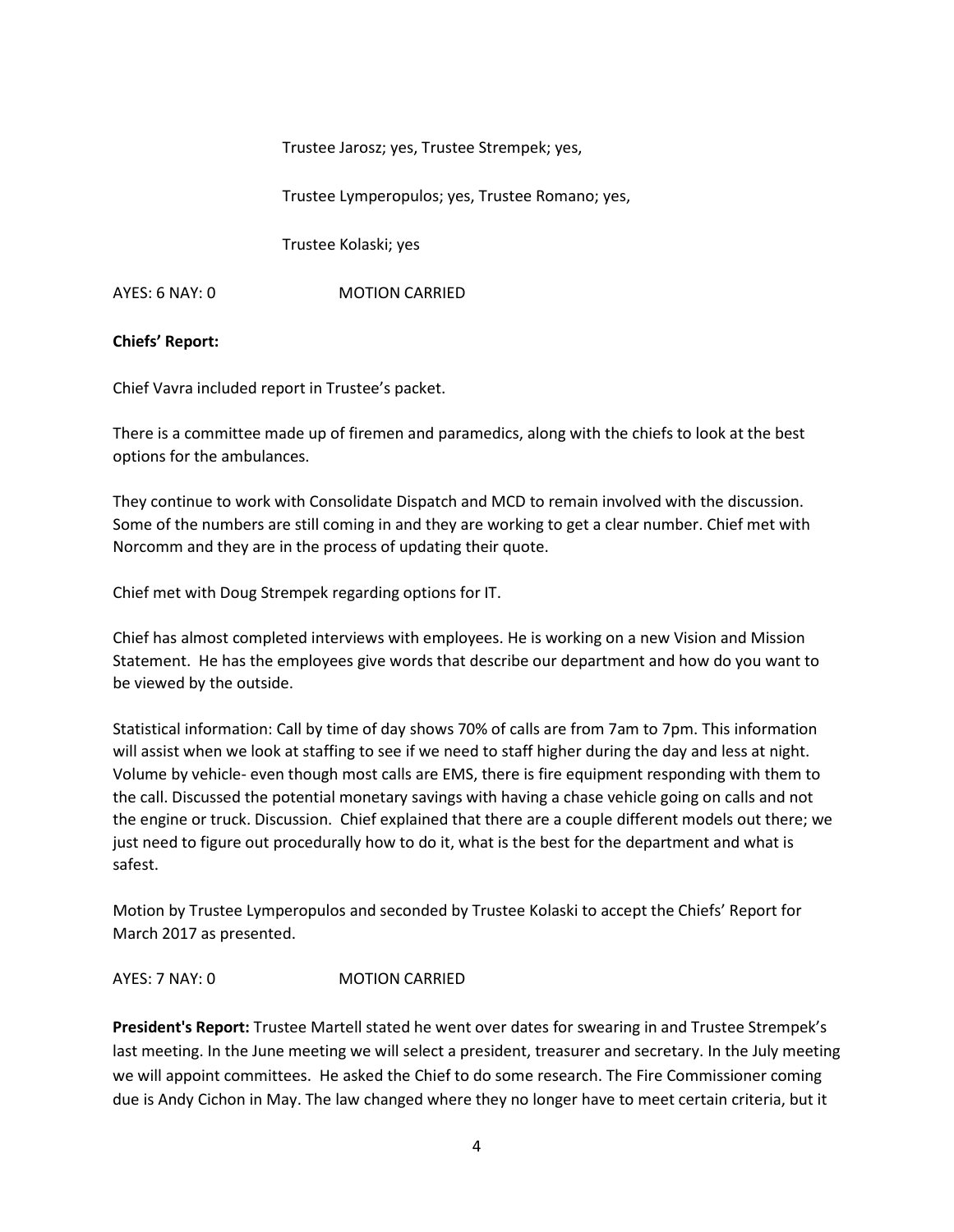does matter what political party they belong to and they must sign an affidavit regarding that. You cannot have more than 2 members in the same political party.

Discussed the two Pension Board members which are approved by the board. Trustee Romano and Trustee Martell no longer wish to be on the Pension Board, Trustee Romano will remain on as Treasurer and non-voting member.

### **Committee Reports:**

Finance Committee- Trustee Romano stated we had a meeting last week; it was a preliminary discussion of the budget process. Chief and Deputy Chief were there as well. Trustee Romano did a 12 month rolling cash revenue report. Explained the need for cash expense reserves and accruals. When taking this into account, we have \$2.4 million in reserve in the high end and \$600,000 on the low end dependent on the time of year for a three month reserve. Discussed pension obligation increases and how next year it will be 1.6 million. Discussed with Chief and Deputy Chief the need to go out to bid whenever possible and the need to continue to watch our expenditures.

Trustee Martell stated that Chief Stenson always got 3 proposals if over \$1,000. If it is over \$20,000 you have to go for bid. For consolidated dispatch we have to have a RFP. Discussion on writing the RFP. The ambulance will also have to be a RFP for re-chaises, but not for Government bid on new ambulance.

Doug presented preliminary numbers on IT items that are going to be needed.

Building and Equipment Committee- Trustee Lymperopulos stated there is nothing to report. Trustee Martell asked if there are any leaks with the new roof, Chief stated not that he knows of. Chief commented that the RPZ will need to be taken care of, we can get it at a cheaper cost and have it installed at more reasonable fee and then tested. Discussion.

Information Technology Committee-Trustee Strempek stated he is still working on come things with the Chief. Presented to Finance Committee the phone system that may need to be replaced at a cost of about \$14-\$15,000. Will sit down about the email system and will meet on 19<sup>th</sup> with Grant Writer for available grant options. Chief stated that we are also looking at computers in the vehicles which will help with routing and timekeeping. Also, looking at training room and meeting room to upgrade the AV. Discussion on CAD system and locators in vehicles/computers.

Policy Committee- Trustee Skyba stated they received guidance and information from Attorney Flaherty. They will have a meeting and then a recommendation for the age ordinance. It will be on the next agenda.

Strategic Planning Committee- Trustee Martell stated that once Chief is done with interviews we will meet.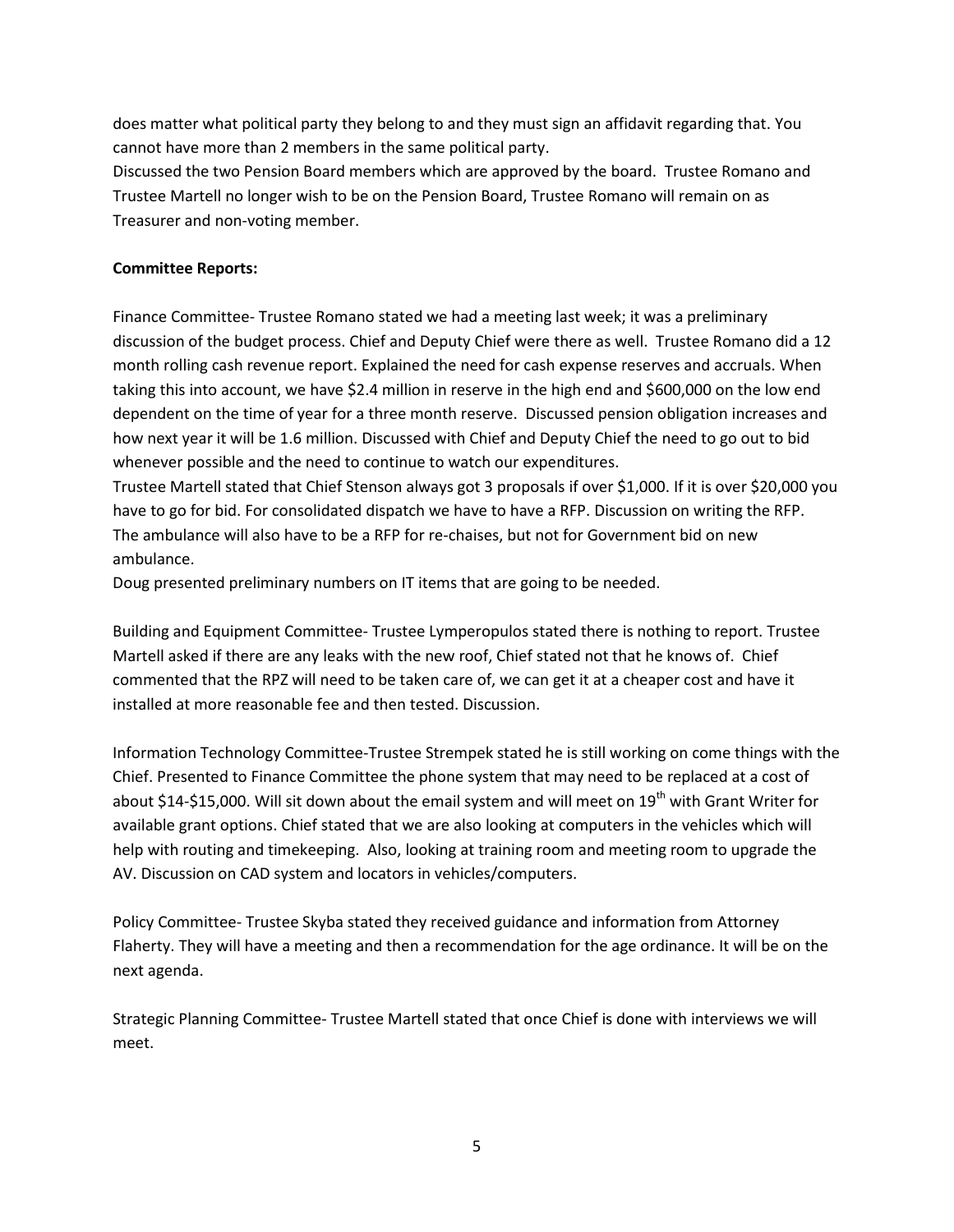Human Capital Committee- Trustee Skyba stated there is nothing at this time. He would like guidance on where this committee would like to go.

Community Relations Committee-Trustee Jarosz stated he has been busy, but will look into Rotary and other Chamber of Commerce.

Pension Fund Committee- Trustee Martell stated there is a meeting this month and there is an election for the retiree member. There is nothing to report.

**Old Business:** none

#### **New Business:**

Trustee Martell had Chief Vavra look into Fiduciary Liability Insurance- Mitch from Corkill stated we have a million dollar coverage on all directors per claim and a five million umbrella that goes on top of that. He redid the proposal for the District and Pension Board so it was separate. The other boards are protected by this coverage.

Motion by Trustee Romano and seconded by Trustee Kolaski to go into Closed Session to discuss the appointment, employment, compensation, discipline, performance, or dismissal of specific employee (5 ILCS 120/2(c)(1) and Litigation (5 ILCS 120/2(c)(11)).

Roll Call: Trustee Skyba; yes, Trustee Martell; yes,

Trustee Jarosz; yes, Trustee Strempek; yes,

Trustee Lymperopulos; yes, Trustee Romano; yes,

Trustee Kolaski; yes

AYES: 7 NAY: 0 **MOTION CARRIED** 

Went into Closed Session 8:39.

Returned from Closed Session at 8:56, no decision made, no votes taken.

Chief commented about the new license plates the chief and deputy chief received.

Roll Call: Trustee Skyba; yes, Trustee Martell; yes,

Trustee Jarosz; yes, Trustee Strempek; yes,